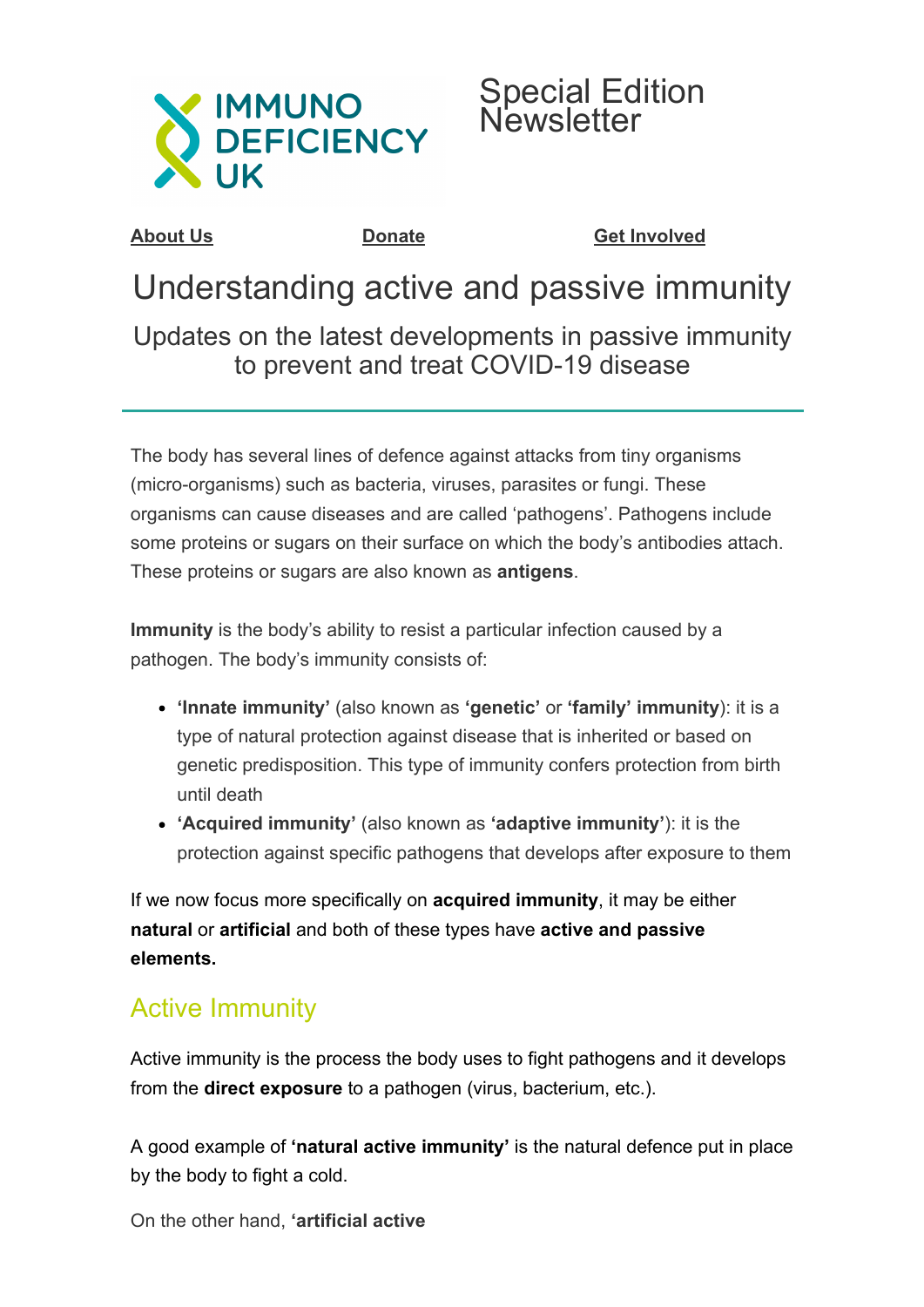**immunity'** is protection to a disease through vaccination (immunisation) such as the flu vaccine, the measles mumps rubella (MMR) vaccine or the COVID-19 vaccine.



Active immunity is also involved in **autoimmune diseases** (when the body's defences attack its own cells) and **allergic reactions**. An allergic reaction is a specific type of immune response to an antigen of the sort usually associated with parasite infections. The same response can occur to similar proteins seen in the plant and animal world, when these immune reactions occur to harmless proteins in our food or environment they are known as allergic reactions. The most extreme form of allergic reactions is called anaphylaxis.

Different types of cells are involved in natural active immunity:

- T cells (cytotoxic T cells and helper T cells)
- B cells (memory B cells and plasma B cells)
- Antigen-presenting cells (dendritic cells and macrophages)

**Active immunity takes some time to build** after the body is exposed to an antigen for the first time. That initial reaction is called the **'primary response'**. The **'secondary response'**, when the body is re-exposed to the same antigen, is much quicker and more specific.

Active immunity can **last many years** or even an **individual's whole life** thanks to the production of immune memory cells. It is worth noting that this only applies to individuals with normally functioning immune systems as active immunity does not work fully in patients with many immunodeficiencies.

## Passive Immunity

**Passive immunity** is the protection acquired by an individual through the introduction of antibodies into the body by **external** means.



For instance, a **foetus** acquires antibodies through the **placenta** of its mother. A **breast-fed baby** is protected against some infections thanks to its mother's antibodies present in breastmilk (colostrum).

**Patients with primary immunodeficiencies** receive immunoglobulin treatments which are medicines containing antibodies to fight off pathogens.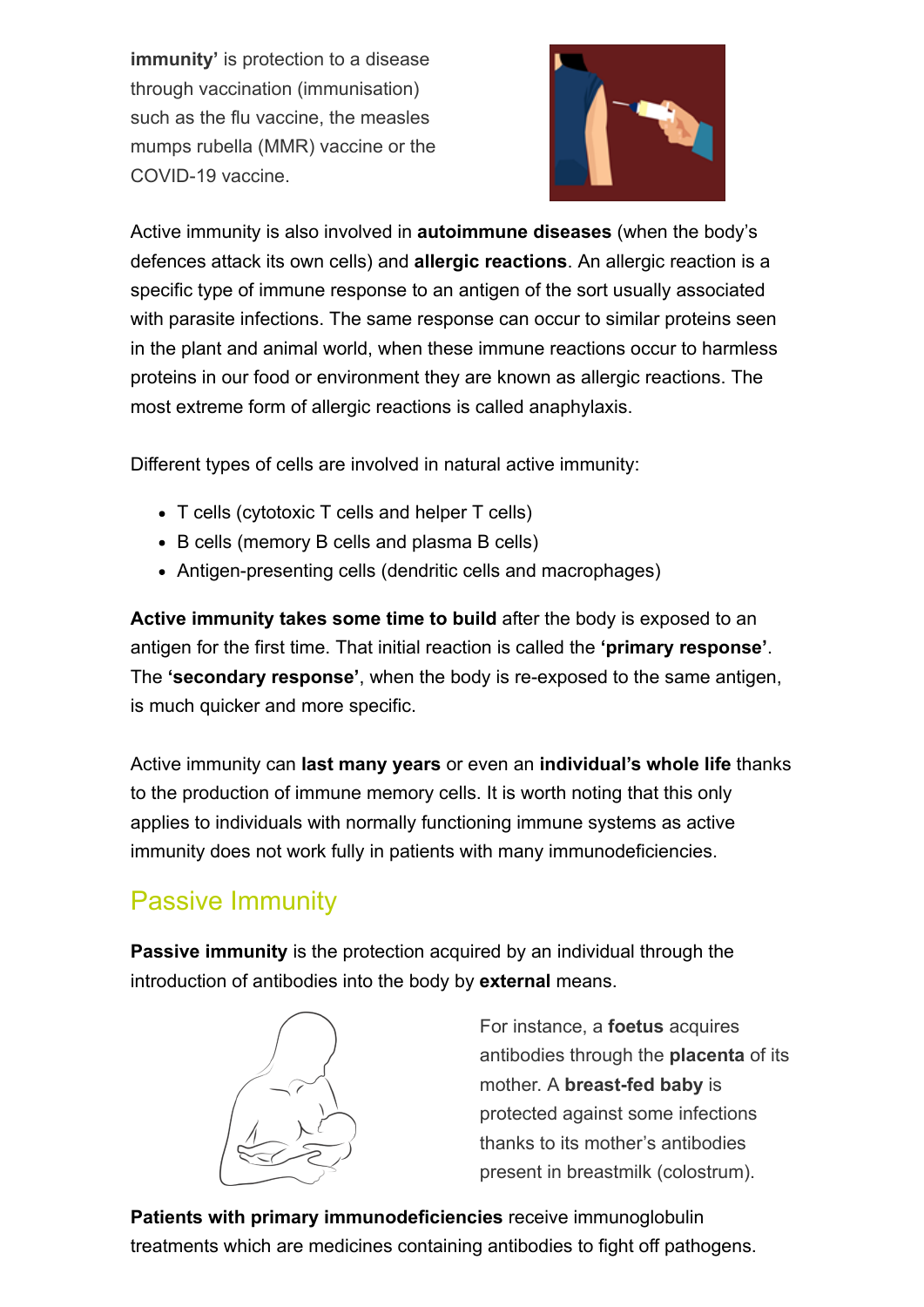These immunoglobulins come from the liquid component of blood (plasma) of other individuals after extensive, sophisticated and stringent processing to ensure safety.

Another example of passive immunity is the protection offered by a **snake antivenom** following a bite.

**Passive immunity** is not triggered by the exposure to an antigen and it does not involve the body's own production of antibodies.

Unlike active immunity, there is **no delay in response** to protection from passive immunity; its action is immediate.

**Duration of action** is another major difference when comparing passive and active immunity. In passive immunity, there is no **immunological memory**, contrary to active immunity. This means that the duration of passive immunity is much shorter: only a few days or a few weeks, which is why immunoglobulin infusions, for instance, must take place at regular intervals (these will vary from one individual to another).

## Topical examples of passive immunity: convalescent plasma and monoclonal antibody therapies in COVID-19

A very topical example of **passive immunity** is the use of **convalescent plasma** from patients who have recovered from COVID-19 infection and **monoclonal antibodies** with high levels of activity against the virus (neutralising antiviral activity).

These emerging approaches have the potential to be used for **both therapy and prevention** of COVID-19 infections.

### **Convalescent plasma**

**Plasma** (the liquid component of blood that holds the blood cells of whole blood in suspension and carries cells and proteins throughout the body) should theoretically contain high levels of antibodies against viruses.

Therefore, the objective of infusing convalescent plasma inpatients with COVID-19 is to **help accelerate their recovery** and this approach has been used during other pandemics (e.g. 1918 Spanish flu, 2014 Ebola epidemic in west Africa, etc.).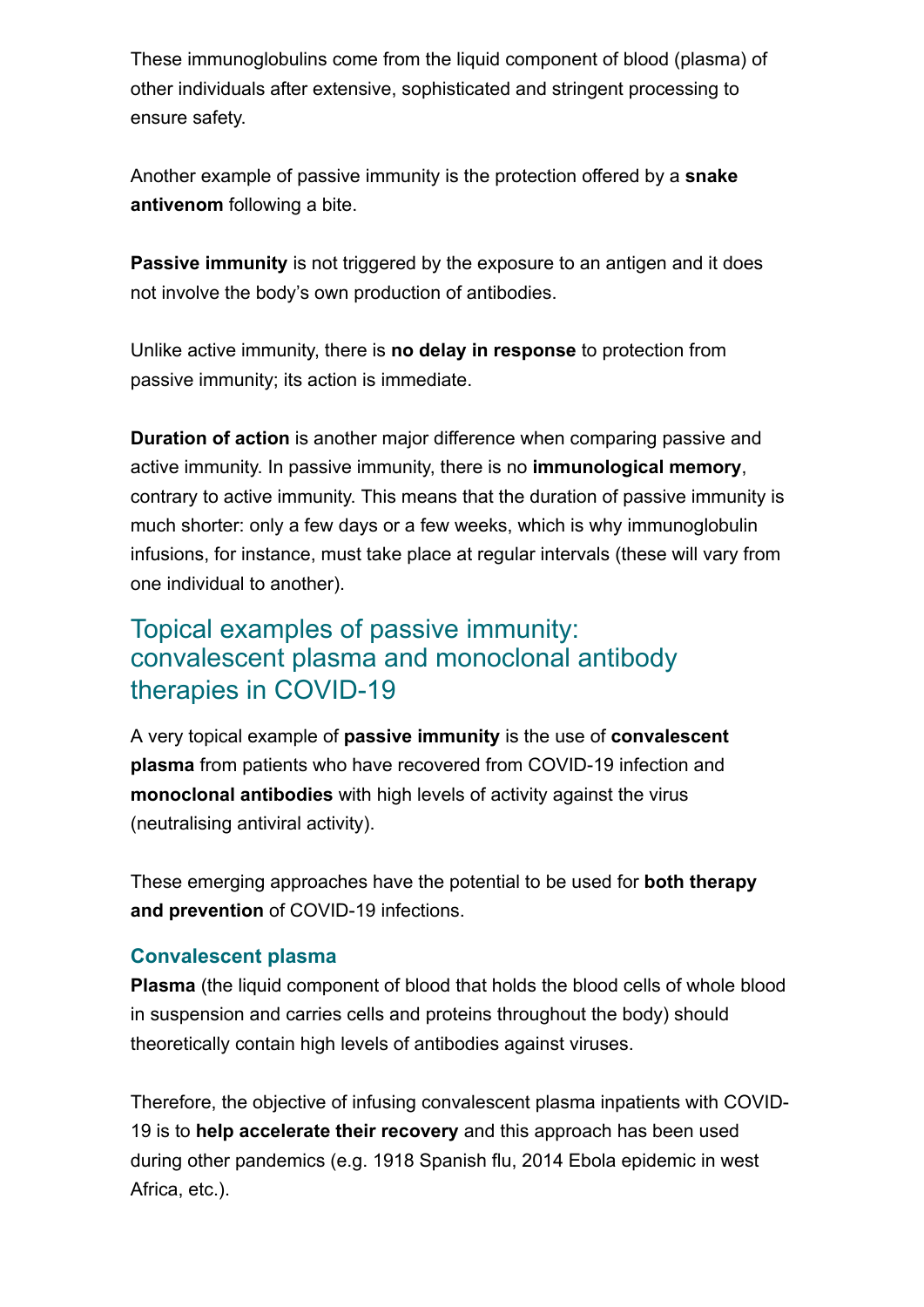Several **studies** have been conducted in the use of convalescent plasma in patients infected with the SARS-CoV2 virus responsible for COVID-19 disease. Results are now emerging from studies in **India** (relatively small study, the ['PLACID' trial,](https://www.bmj.com/content/371/bmj.m3939) with 464 adult patients hospitalised with COVID-19), the **UK** (large-scale, ['RECOVERY' trial,](https://www.recoverytrial.net/) with tens of thousands of patients hospitalised [with COVID-19\) and the USA \(the 'COVID-19 Convalescent Plasma Expanded-](https://www.nejm.org/doi/pdf/10.1056/NEJMoa2031893?articleTools=true)Access Program' initiated by the Mayo Clinic including over 3,000 patients hospitalised with COVID-19), amongst others. Overall, the studies suggested that more work needed to be conducted to validate this treatment approach, to help standardise it and target it at those for whom it would be most beneficial.

In the US study, it was found that less severely ill patients who had received a plasma infusion with high levels of anti-COVID-19 antibodies were less likely to die (22.3%) than those who had received an infusion with a lower level of antibodies (29.6%). However, it was also noted that convalescent plasma did not provide any benefits for more seriously ill patients who required ventilation.

There are some **limitations and concerns** associated with the use of convalescent plasma:

- Quantitatively, this approach is dependent on receiving **enough plasma donations** from patients who have recovered from COVID-19
- Qualitatively, these patients need to have had a **good and long-lasting immune response** to the SARS-CoV2 virus and **high levels of antibodies**
- **The duration of immunity** and the **levels of antibodies** required to remain protected against infection are also still unclear
- Convalescent plasma is **very difficult to standardise** due to the variation of immune response from one individual to another, which means there may be variability between batches
- Because plasma is a blood product, **blood type matching is required**, as well as stringent **screening** for pathogens carried by blood such as hepatitis viruses, HIV and parasites
- The **timing** of this treatment is likely to be critical: if given at the wrong time to a patient, it could either be **ineffective** or **dangerous**, as it can enhance or induce an exaggerated inflammatory response which can sometimes lead to organ failure and death (this group of related medical conditions in which the immune system produces too many inflammatory signal is called a 'cytokinestorm syndrome')

#### **Monoclonal antibodies**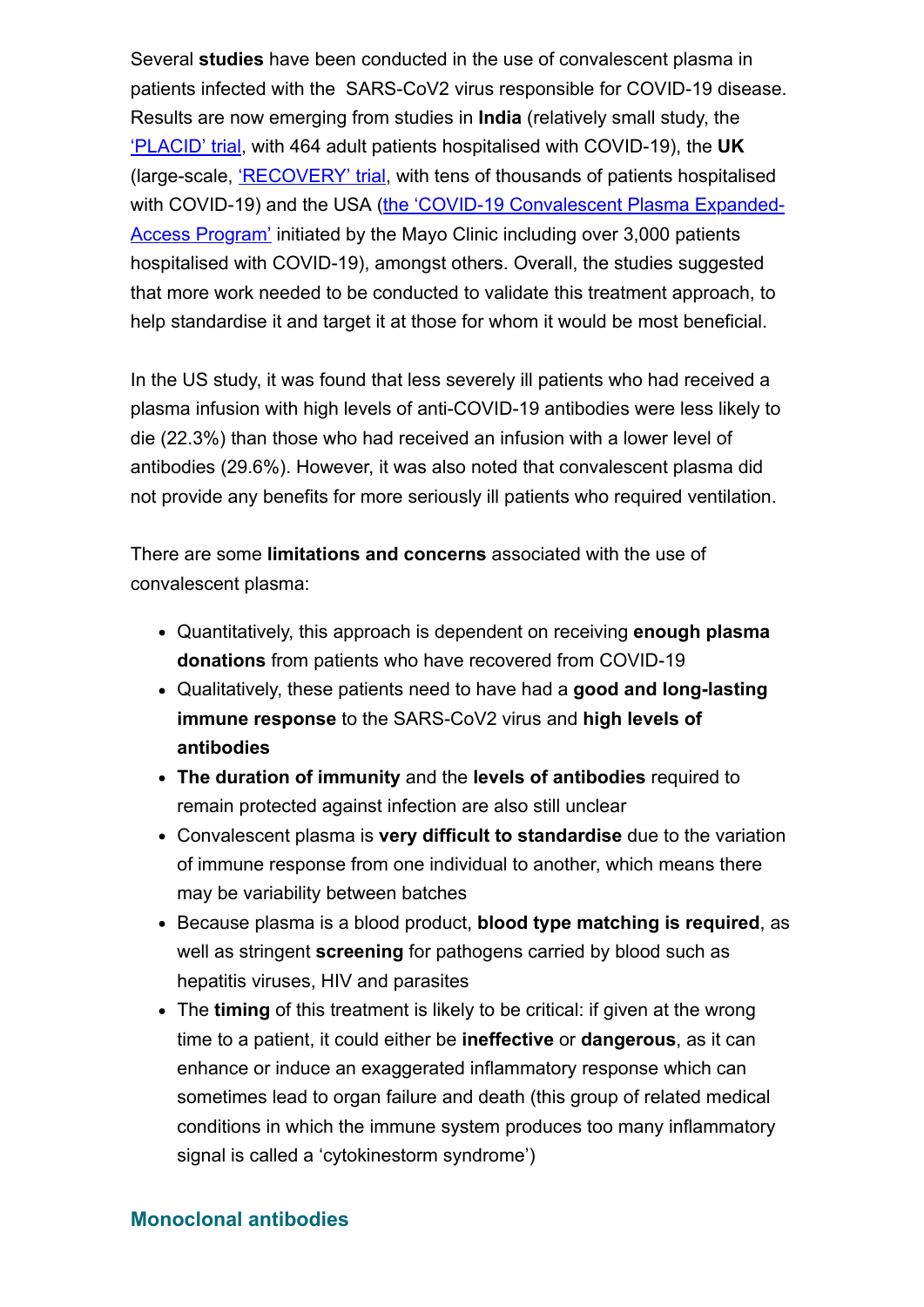**Monoclonal antibodies** offer a novel approach to the **prevention and the treatment** of COVID-19 infections, especially in **patients at increased risk of severe disease**. They are currently undergoing clinical trials; initial results have been published and the Food and Drug Administration (FDA) in the US has granted **emergency use authorisations** for some of **these medicines**.

Monoclonal antibodies come from duplicates (clones) of a single 'parent' immune cell (B cell, in this case) or are produced artificially in a laboratory through genetic engineering. This cell recognises and reacts to a specific region of an antigen.

In COVID-19, monoclonal antibodies target **specific** neutralising sites on the **spike protein** of the SARS-CoV2 virus. Spike protein is how the virus enters the body's cells.



Illustration of the SARS-CoV2 virus Credit: Pete Linforth (Pixabay.com)

Thanks to current technologies, monoclonal antibodies can be produced safely, quickly and on a large scale.

The side effects of some convalescent plasma antibodies, which are less specific and have the potential to contribute to tissue damage, are less likely to happen with the use of **single or combinations** of monoclonal antibodies. These combinations are also sometimes referred to as **'monoclonal antibody cocktails'**.

There are currently **three types of monoclonal antibodies** undergoing clinical trials:

- **Single** monoclonal antibody: **bamlanivimab** (Eli Lilly)
- **Cocktail** of two monoclonal antibodies: **casirivimab** and **imdevimab**, also known as 'REGN-COV2' (Regeneron), given as a single intravenous (IV) injection
- **Cocktail** of two monoclonal antibodies: **bamlanivimab** and **etesevimab** (Eli Lilly)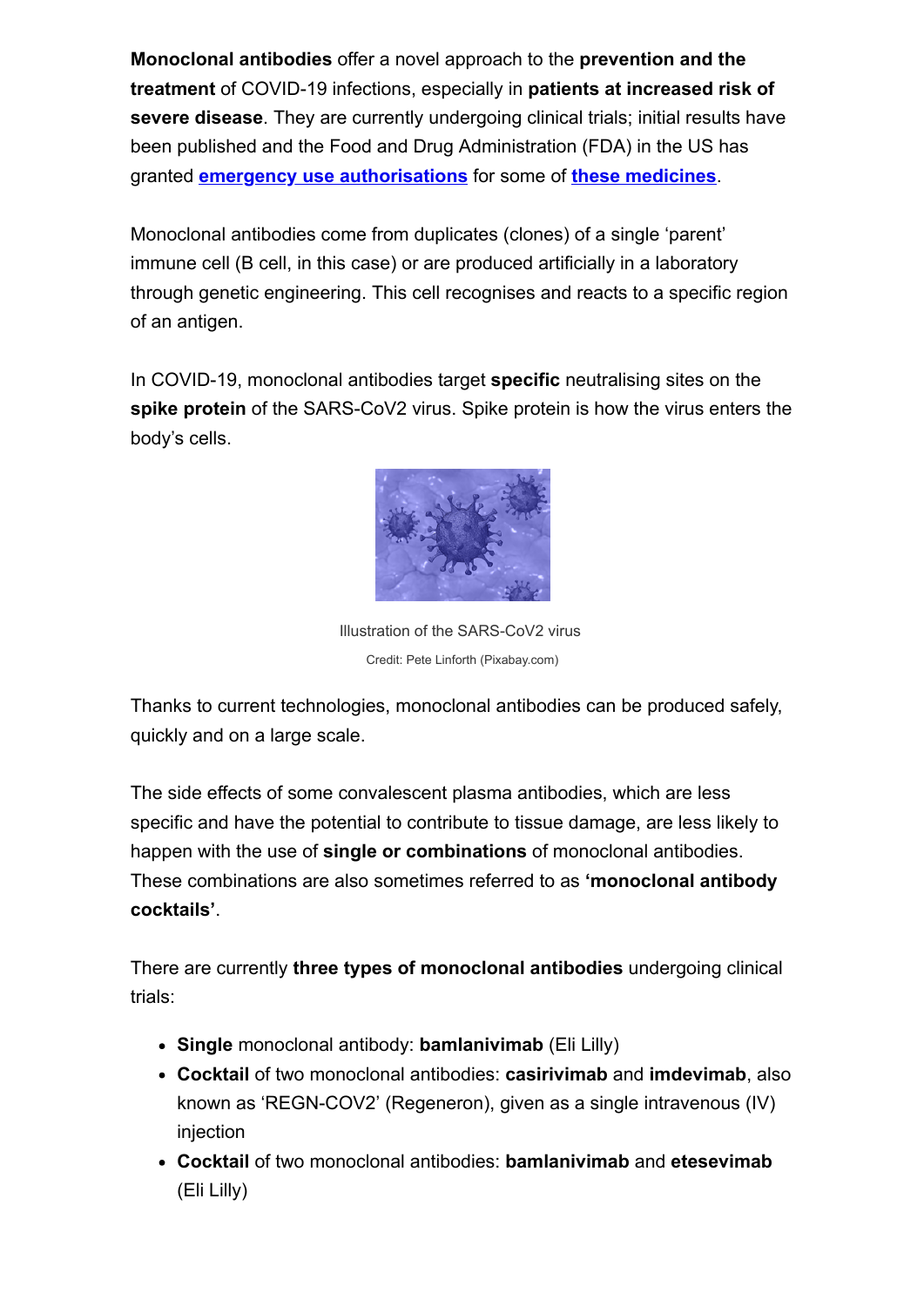The use of single monoclonals has been implicated with the development of "escape variants" and the combinations of monoclonals or cocktails make this less likely.

The FDA in the US granted **emergency use authorisation (EUA)** for Eli Lilly's bamlanivimab and Regeneron's casirivimab-imdevimab combination in **November 2020**, in outpatients (adults and children aged 12 years and older) with mild-to-moderate COVID-19 and at high risk of severe disease. These authorisations were based on **interim** analyses of two **outpatient**, phase II, randomised controlled trials which showed **a reduction in COVID-19-related hospitalisations or accident and emergency (A&E) visits**.

On 21st January 2021, Eli Lilly announced that in its phase III, **'[BLAZE-2](https://investor.lilly.com/news-releases/news-release-details/lillys-neutralizing-antibody-bamlanivimab-ly-cov555-prevented)', COVID-19 prevention study, Bamlanivimab** significantly **reduced the risk of contracting symptomatic** COVID-19 among **residents and staff of long-term care facilities.** 

A few days later, the same company published data from its **'[BLAZE-1](https://investor.lilly.com/news-releases/news-release-details/new-data-show-treatment-lillys-neutralizing-antibodies)'** phase III clinical trial which included 1,035 outpatients with **mild-to-moderate COVID-19 and at risk of progression to severe** disease, demonstrating that treatment with the **bamlanivimab-etesevimab combination** resulted in a statistically significant **risk reduction of 70% in hospitalisations or deaths** (p=0.0004).

This press release led to the **FDA's emergency use authorisation** of the **bamlanivimab-etesevimab combination**, in February 2021, for the treatment of mild-to-moderate COVID-19 disease in patients at high risk of progression to severe disease.

Immediately after Eli Lilly's data release on its combination treatment, **[Regeneron announced positive interim results](https://newsroom.regeneron.com/news-releases/news-release-details/regeneron-reports-positive-interim-data-regen-covtm-antibody)** from an ongoing phase III study evaluating its monoclonal antibody cocktail **REGN-COV2** as a '**passive vaccine**' for **preventing COVID-19 in people at high risk of infection** due to household exposure to a patient with SARS-CoV-2. The data suggested Regeneron's combination **may reduce transmission** of the virus, the **viral load** and the **disease burden** in individuals who still did get infected.

Early February 2021, it was announced that the **European Medical Agency (EMA)** had started reviewing the preliminary study results of **Regeneron's** monoclonal antibody cocktail **REGN-COV2** for the **treatment and prevention** of COVID-19.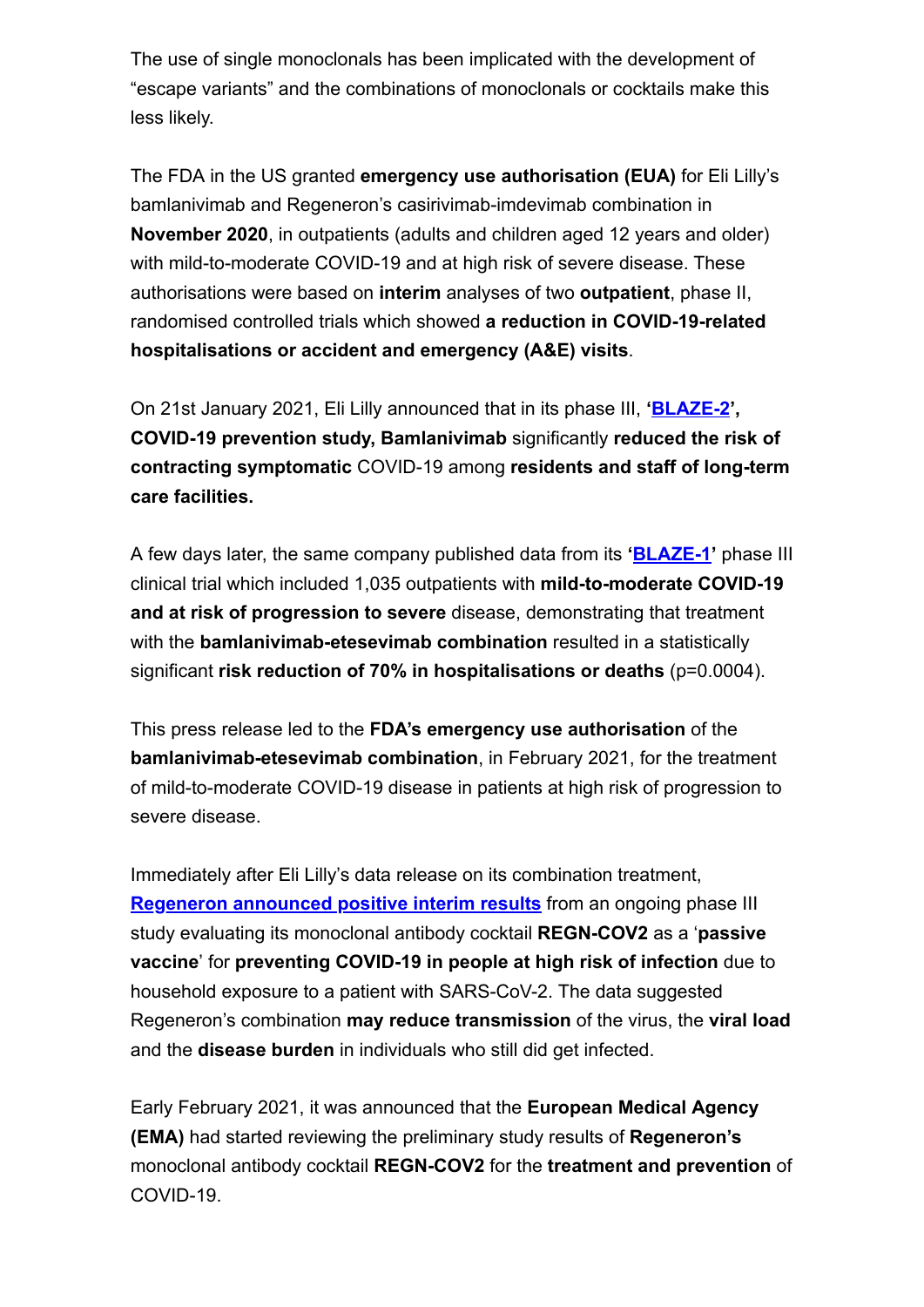Overall these **initial results** are **promising** as they show that monoclonal antibody cocktails may help prevent COVID-19 disease in high-risk individuals. However, the high treatment cost may imply a limited use for this purpose.

Nonetheless, these results may suggest **that monoclonal antibodies and convalescent plasma** could potentially help protect patients with immunodeficiencies, in whom a COVID-19 vaccine has limited or no effectiveness. **Further research is necessary and ongoing** with these emerging medicines to help determine their efficacy and safety, as well as their place for the prevention and treatment of COVID-19 disease including identifying the best suitable patient populations.

#### **Glossary of terms**

**antigen** – any foreign substance that provokes an immune response when introduced into the body.

**autoimmune/autoimmunity** – when an individual's immune system attacks the body's own tissues or vessels.

**B-cell** – a type of white blood cell (lymphocyte) that produces antibodies. **convalescent plasma** – plasma from people who have recovered from an infection.

**cytotoxic T cells** – a type of T cell that can destroy virus-infected cells and cancer cells.

**dendritic cells** – white blood cells that process foreign substances (antigens) and put it on their surface. There the antigen interacts with other cells of the immune system to activate specific responses.

**helper T cell** – a sub-set of T-cells that help B-cells and T-cells to function better.

**immunological memory** – the ability of the immune system to respond more rapidly and effectively to pathogens that have been encountered previously. **macrophage** – a type of immune cell found in the tissues, able to destroy invading bacteria or other foreign material.

**memory B cells** – a type of B cell that remain in the body after an infection and retain a memory of the foreign substance (antigen) that caused the infection. **monoclonal antibody** – identical copies of one type of antibody.

**neutralising antiviral activity** – neutralisation of the virus that makes it no longer infectious or pathogenic.

**passive immunity** – the administration of antibodies to an unimmunised person to provide temporary protection against a microbial agent or toxin.

**plasma B cell** – a specific subtype of B-cell that is found within the bone marrow or lymph nodes. Plasma cells are responsible for most high-quality antibody production.